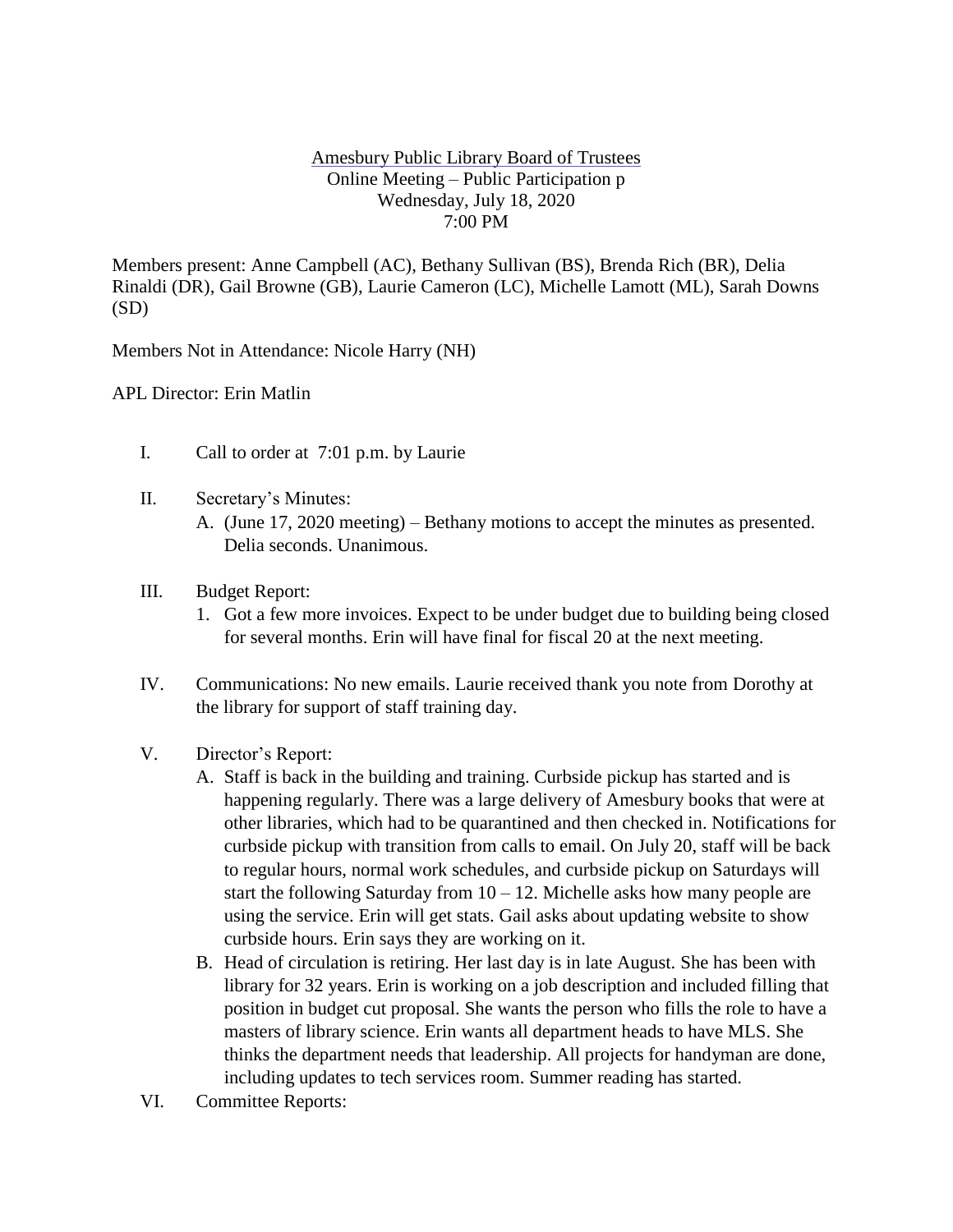- A. Director Review Bethany sent email to director review committee asking everyone to fill out the survey so they can meet in August. Will schedule something in late August or early September.
- B. Preservation Gail has emailed with Meghan about the capital requests. Most were in line with the grant that we didn't get, but it's still work that needs to be done. Subcommittee should probably meet when they hear back about capital request budget to prioritize projects if funding is approved.
- VII. Unfinished Business:
	- A. Update: COVID-19 and the Library

Still have to take temperatures, continue to regularly clean surfaces, and staff is wearing masks. Getting a quote for the glass top for the circulation desk has been difficult. Sarah suggests a vendor in Newburyport that might be able to help. Plexiglass is on hold; DPW will build the shield.

- B. Library Spaces Update. Picnic tables are up that DPW built.
- VIII. New Business:
	- A. FY21 Budget Cuts (Update). Details in packets on what Erin submitted. She gave them three options. Erin met with Erin and Paul about head of circulation position, and they suggested giving those responsibilities to assistant director to save on filling that role. Erin is reluctant to do that because it's too much work for one person. Laurie working on letter of support for Erin's budget proposals. Gail asks if there is currently a hiring freeze. Erin has not heard about one.
	- B. Library Services. Trying to expand services. Looking into printing services and at creating bundles for people that like to browse. People have asked for tax forms, and they were able to provide that. People really want the computers, but the Library isn't able to accommodate that. Brenda asks when we anticipate letting people into the building. Erin expects the next stage will be letting people come into building for pick up, hoping for that to be possible in September. Brenda asks about how long books are being quarantined for. 3 days, checked in on  $4<sup>th</sup>$  day. Using Amesbury room for quarantine.
	- C. Budget for July 2020. Officially got one-twelfth budget for July. A lot of those bills have already come in, so each staff member will get \$1500 to buy materials. Should be good for July budget, so that is going according to plan. Any extra will go to office supplies. Gail asks if there is a timeline for one-twelfth budget. Erin explains state law is that it can only be for three months. Need to have actual budget by October. Gail thinks trustees will have to supplement to fund projects that need to be done if capital requests aren't funded.
- IX. Other: Email from city clerk about phase three. City wants to give boards the option to go back to in-person meetings. All board members must agree. It can be a mix with public still joining virtually. Laurie will forward email so people can think it over.